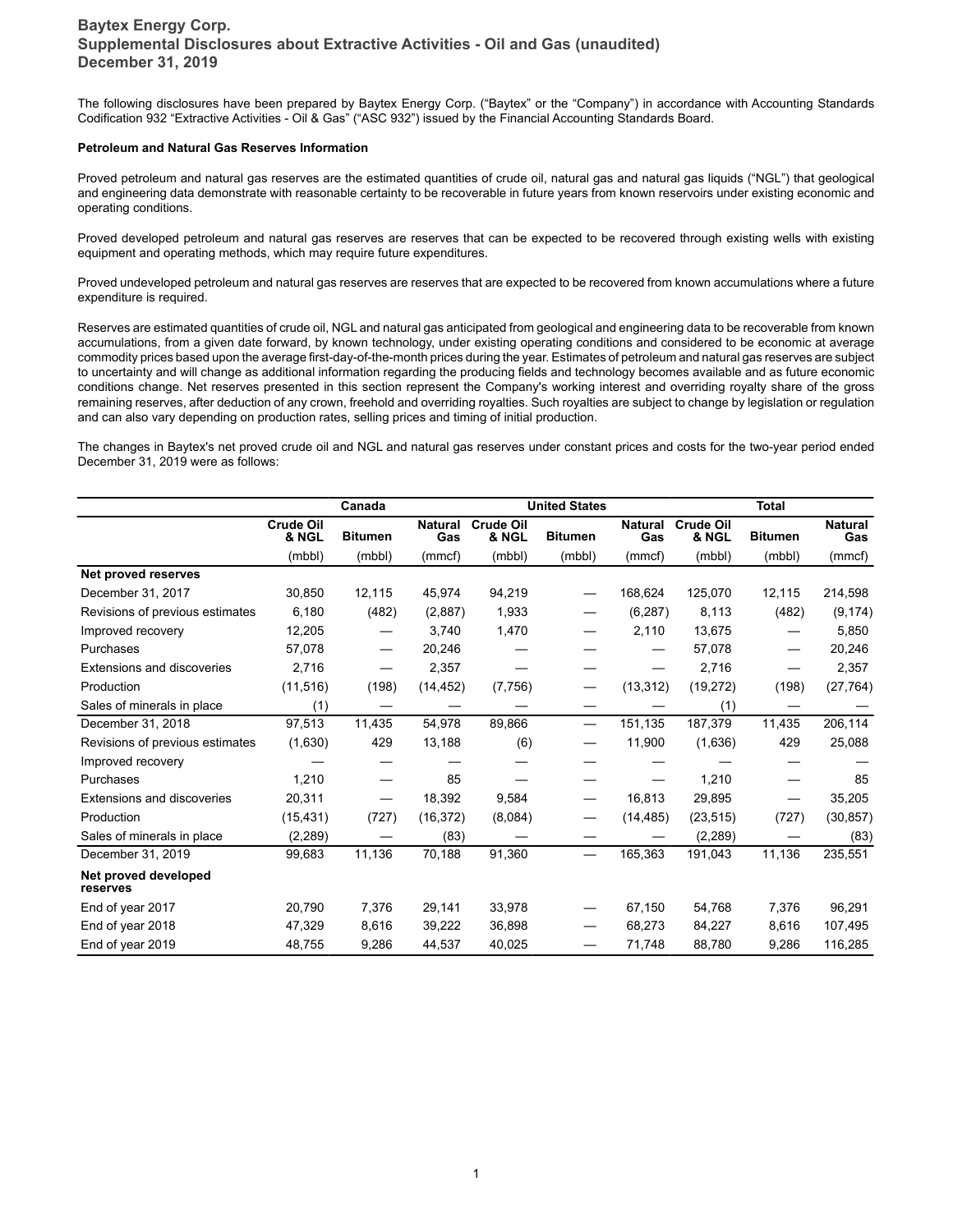#### **Standardized Measure of Discounted Future Net Cash Flows Relating to Proved Petroleum and Natural Gas Reserves**

The following information has been developed utilizing procedures prescribed by ASC 932 and based on crude oil, NGL and natural gas reserves and production volumes estimated by Baytex's independent reserves evaluator, McDaniel & Associates Consultants Ltd. The methodology used in calculating our price and cost assumptions for the standardized measure of discounted future net cash flows for reserves estimation is based upon the average first-day-of-the-month prices during the year.

Future production and development costs are based on forecast price assumptions and assume the continuation of existing economic, operating and regulatory conditions. Future income taxes are calculated by applying statutory income tax rates to future pre-tax cash flows after providing for the tax cost of the petroleum and natural gas properties based upon existing laws and regulations. A 10% discount factor was applied to the future net cash flows.

The information contained in the following table should not be considered as representative of realistic assessments of future cash flows, nor should the standardized measure of discounted future net cash flows be viewed as representative of the fair market value of Baytex's petroleum and natural gas properties. Management does not rely upon the following information in making investment and operating decisions. Such decisions are based upon a wide range of factors, including estimates of probable as well as proved reserves, and varying price and cost assumptions considered more representative of a range of possible economic conditions that may be anticipated. The prescribed discount rate of 10% may not appropriately reflect interest rates.

The computation of the standardized measure of discounted future net cash flows relating to proved oil and natural gas reserves was based on an unweighted arithmetic average of the first-day-of-the-month price for each month in 2019 and 2018.

|                                                          | <b>Commodity Pricing</b> |  |        |
|----------------------------------------------------------|--------------------------|--|--------|
|                                                          | 2019                     |  | 2018   |
| WTI crude (US\$/bbl)                                     | \$<br>$55.85$ \$         |  | 65.55  |
| Edmonton Light Crude (Cdn\$/bbl)                         | \$<br>66.73 \$           |  | 70.32  |
| Western Canadian Select (WCS) <sup>(1)</sup> (Cdn\$/bbl) | \$<br>$56.10$ \$         |  | 53.67  |
| AECO-C spot price (Cdn\$/mmbtu)                          | \$<br>$1.76$ \$          |  | 1.46   |
| Henry Hub (US\$/mmbtu)                                   | \$<br>$2.58$ \$          |  | 3.02   |
| Exchange rate (US\$/Cdn\$)                               | 0.7500                   |  | 0.7758 |

*(1) Price used in the preparation of heavy oil and bitumen reserves in Canada.*

The standardized measure of discounted future net cash flows relating to net proved petroleum and natural gas reserves are as follows:

|                                        |                 | <b>United States</b><br>Canada |               | <b>Total</b>  |                          |             |
|----------------------------------------|-----------------|--------------------------------|---------------|---------------|--------------------------|-------------|
| <i>(thousands of Canadian dollars)</i> | 2019            | 2018                           | 2019          | 2018          | 2019                     | 2018        |
| Future cash inflows                    | 5.636.229<br>S  | 5,942,119<br>S                 | 5,504,339 \$  | 6,516,072 \$  | 11,140,569 \$ 12,458,191 |             |
| Future production costs                | (2,301,149)     | (2,344,819)                    | (1,790,853)   | (2,313,187)   | (4,092,002)              | (4,658,006) |
| Future development costs               | (1,520,834)     | (1,349,516)                    | (1, 131, 768) | (1,244,653)   | (2,652,602)              | (2,594,169) |
| Future income taxes                    |                 |                                | (213, 922)    | (281, 755)    | (213, 922)               | (281, 755)  |
| Future net cash flows                  | 1.814.246       | 2,247,784                      | 2,367,796     | 2,676,477     | 4.182.043                | 4,924,261   |
| Deduct:<br>10% annual discount factor  | (550, 900)      | (795, 412)                     | (1,081,329)   | (1, 157, 890) | (1,632,229)              | (1,953,302) |
| Standardized measure                   | .263.346<br>-SS | 1.452.372 \$                   | 1,286,467 \$  | 1,518,587 \$  | 2,549,814 \$             | 2,970,959   |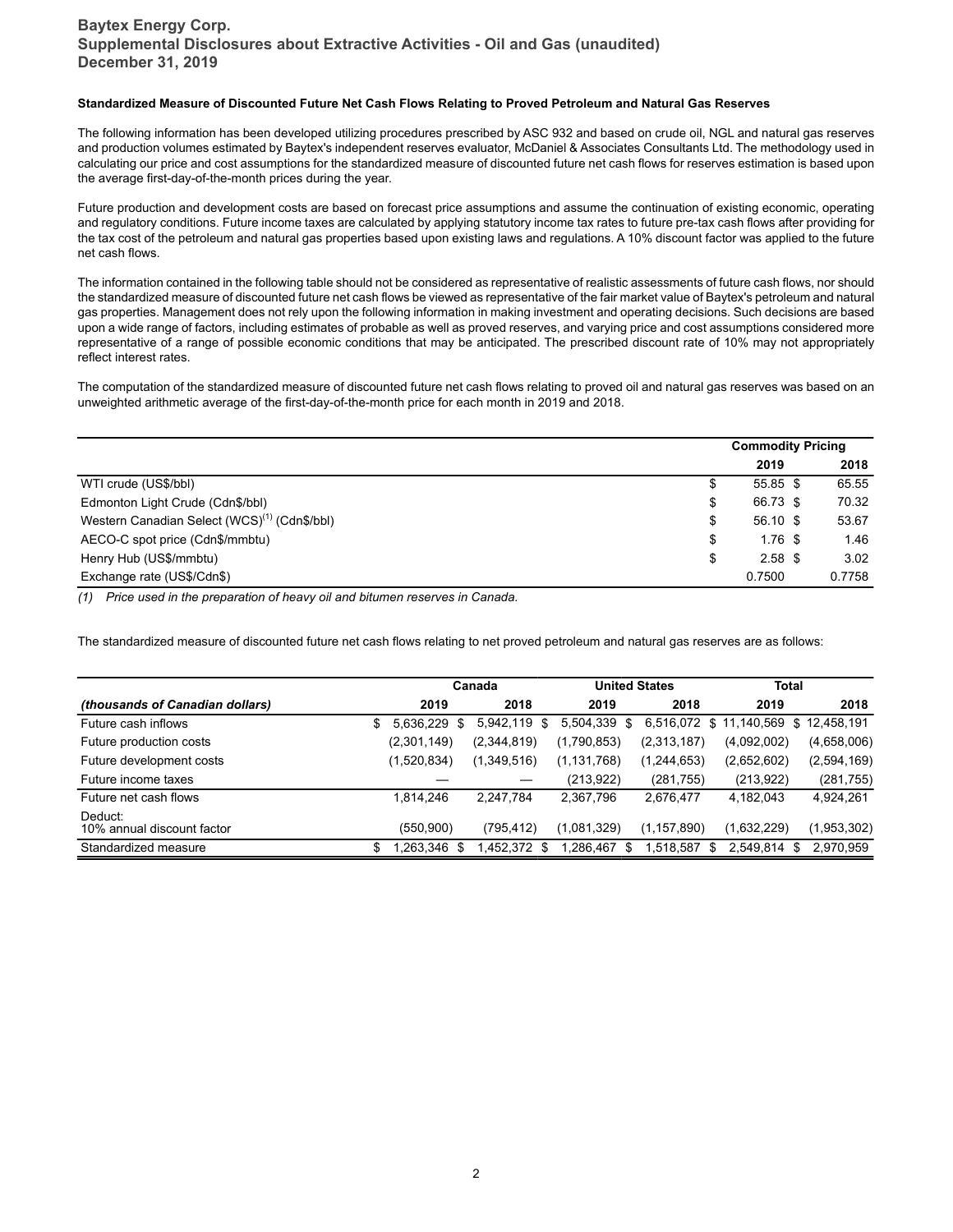**Reconciliation of Changes in Standardized Measure of Future Net Cash Flows Discounted at 10% per Year Relating to Net Proved Petroleum and Natural Gas Reserves**

| As at December 31, 2019<br>(thousands of Canadian dollars)                  |    | Canada       | <b>United States</b> | Total       |
|-----------------------------------------------------------------------------|----|--------------|----------------------|-------------|
| Balance, beginning of year                                                  | \$ | 1,452,372 \$ | 1,518,587 \$         | 2,970,959   |
| Sales, net of production costs                                              |    | (603, 159)   | (416,008)            | (1,019,167) |
| Net change in prices and production costs related to future production      |    | (22, 899)    | (411, 465)           | (434, 364)  |
| Changes in previously estimated production costs incurred during the period |    | (236, 918)   | (23,926)             | (260, 844)  |
| Development costs incurred during the period                                |    | 371,415      | 177.928              | 549,343     |
| Extensions, discoveries and improved recovery, net of related costs         |    | 177,952      | 127.763              | 305,715     |
| Revisions of previous quantity estimates                                    |    | 8,532        | 98.307               | 106,839     |
| Sales of reserves in place                                                  |    | (31, 147)    |                      | (31, 147)   |
| Purchases of reserves in place                                              |    | 1.961        |                      | 1.961       |
| Accretion of discount                                                       |    | 145.237      | 163.151              | 308,388     |
| Net change in income taxes                                                  |    |              | 52,130               | 52,130      |
| Balance, end of year                                                        | ፍ  | 1,263,346 \$ | 1,286,467 \$         | 2,549,814   |

| As at December 31, 2018<br>(thousands of Canadian dollars)                  | Canada           | <b>United States</b> | Total      |
|-----------------------------------------------------------------------------|------------------|----------------------|------------|
| Balance, beginning of year                                                  | \$<br>355.205 \$ | 1.145.248 \$         | 1,500,453  |
| Sales, net of production costs                                              | (255, 967)       | (478, 727)           | (734, 694) |
| Net change in prices and production costs related to future production      | (33,000)         | 498,009              | 465,009    |
| Changes in previously estimated production costs incurred during the period | (773, 071)       | 104,733              | (668, 338) |
| Development costs incurred during the period                                | 291,550          | 193,604              | 485,154    |
| Extensions, discoveries and improved recovery, net of related costs         | 227.000          | 44.278               | 271.278    |
| Revisions of previous quantity estimates                                    | 754,912          | (12, 639)            | 742,273    |
| Sales of reserves in place                                                  | (15,000)         |                      | (15,000)   |
| Purchases of reserves in place                                              | 865,223          |                      | 865,223    |
| Accretion of discount                                                       | 35,520           | 116.576              | 152,096    |
| Net change in income taxes                                                  |                  | (92, 495)            | (92, 495)  |
| Balance, end of year                                                        | 1,452,372 \$     | 1,518,587 \$         | 2,970,959  |

#### **Capitalized Costs Relating to Petroleum and Natural Gas Producing Activities**

| As at December 31, 2019<br>(thousands of Canadian dollars) | Canada        | <b>United States</b> | Total       |
|------------------------------------------------------------|---------------|----------------------|-------------|
| Proved properties                                          | 6,327,290 \$  | 4,801,007 \$         | 11,128,297  |
| Unproved properties                                        | 187.262       | 132.948              | 320.210     |
| Total capital costs                                        | 6.514.552     | 4.933.955            | 11.448.507  |
| Accumulated depletion and depreciation                     | (3, 143, 380) | (2,597,028)          | (5,740,408) |
| Net capitalized costs                                      | 3,371,172 \$  | 2.336.927 \$         | 5,708,099   |

| As at December 31, 2018<br>(thousands of Canadian dollars) | Canada       | <b>United States</b> | <b>Total</b> |
|------------------------------------------------------------|--------------|----------------------|--------------|
| Proved properties                                          | 5.912.361 \$ | 4.832.172 \$         | 10,744,533   |
| Unproved properties                                        | 208.012      | 150.923              | 358.935      |
| Total capital costs                                        | 6,120,373    | 4,983,095            | 11,103,468   |
| Accumulated depletion and depreciation                     | (2,501,569)  | (2,425,075)          | (4,926,644)  |
| Net capitalized costs                                      | 3.618.804 \$ | 2.558.020 \$         | 6,176,824    |